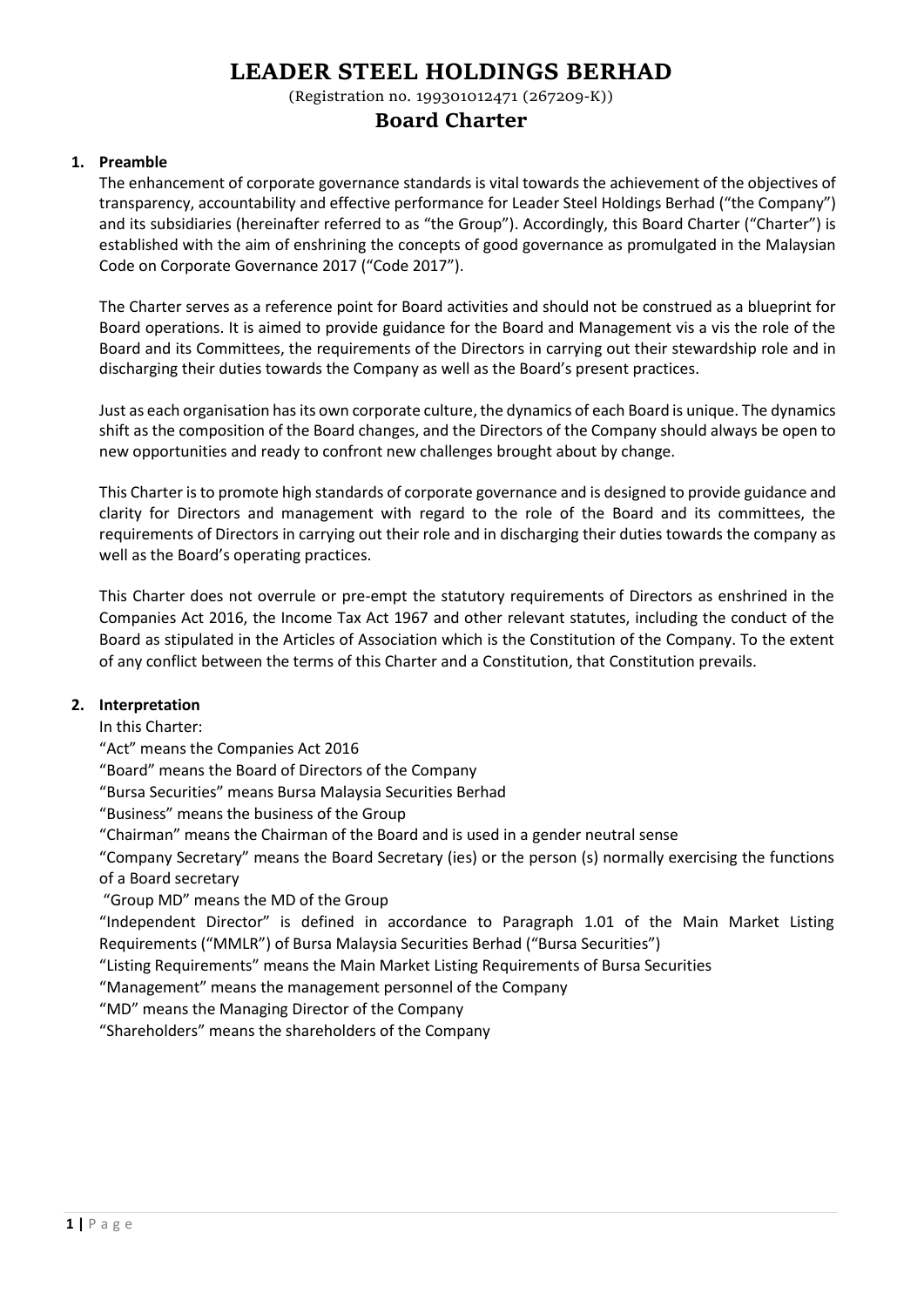(Registration no. 199301012471 (267209-K))

## **Board Charter**

#### **3. Objectives of the Board**

The Board is accountable to Shareholders and is responsible for the stewardship of the Group's Business and affairs on behalf of the Shareholders. Significantly, the Board shall seek to ensure that the Business objectives of the Group is aligned with the expectations of Shareholders with a view to enhancing longterm Shareholders' value whilst taking into account the interests of other stakeholders and maintaining high standards of transparency, accountability and integrity.

Additionally, often, the Board has to warrant that the operations of the Group are being effectively managed in a manner that is properly focussed on those Business objectives, conforming to regulatory and ethical requirements as well as maintaining high standards of transparency, accountability and governance.

#### **4. Role of the Board**

- **4.1** The Board's role is to provide leadership of the Group within a framework of prudent and effective controls which enables risk to be assessed and managed.
- **4.2** The Board has delegated certain responsibilities to committees which operate in accordance with the Charter approved by the Board and delegated the day to day Management of the Business of the Group to Management, executive officer and MD subject to an agreed authority limit.

The Board shall reserve a formal schedule of matters for its decision to ensure that the direction and control of the Group is firmly in its hands. This includes strategic issues and planning, material acquisition and disposal of assets, capital expenditure, authority levels, treasury policies, risk management policies, appointment of auditors and review of the financial statements, financing and borrowing activities, ensuring regulatory compliance and reviewing the adequacy and integrity of internal controls.

- **4.3** The principal responsibilities of the Board including those adopted from the Code are:
	- i. reviewing and adopting a strategic plan for the Group and to institute a regular and formal board strategy review to ensure that the strategic plan support long term value creation and includes strategies on economic, environmental and social considerations underpinning sustainability of its business and Group operations;
	- ii. overseeing the conduct of the Group's Business, supervise and assess management's performance to evaluate whether the Business is being properly managed and that the Group's performance is skewed towards achieving its strategy not withstanding that some of the subsidiaries have separate Board of Directors;
	- iii. review, challenge and decide on management's proposals for the Company and monitor its implementation by management;
	- iv. anticipate changes in the market and ensuring that the Group's capabilities and resources are sufficient to manage uncertainties;
	- v. identifying principal risks and ensuring the implementation of appropriate internal controls and mitigation measures;
	- vi. succession planning, including appointing, training, fixing the compensation of and where appropriate, replacing Board members and senior management;
	- vii. developing and implementing an investor relations programme or shareholder communications policy for the Group;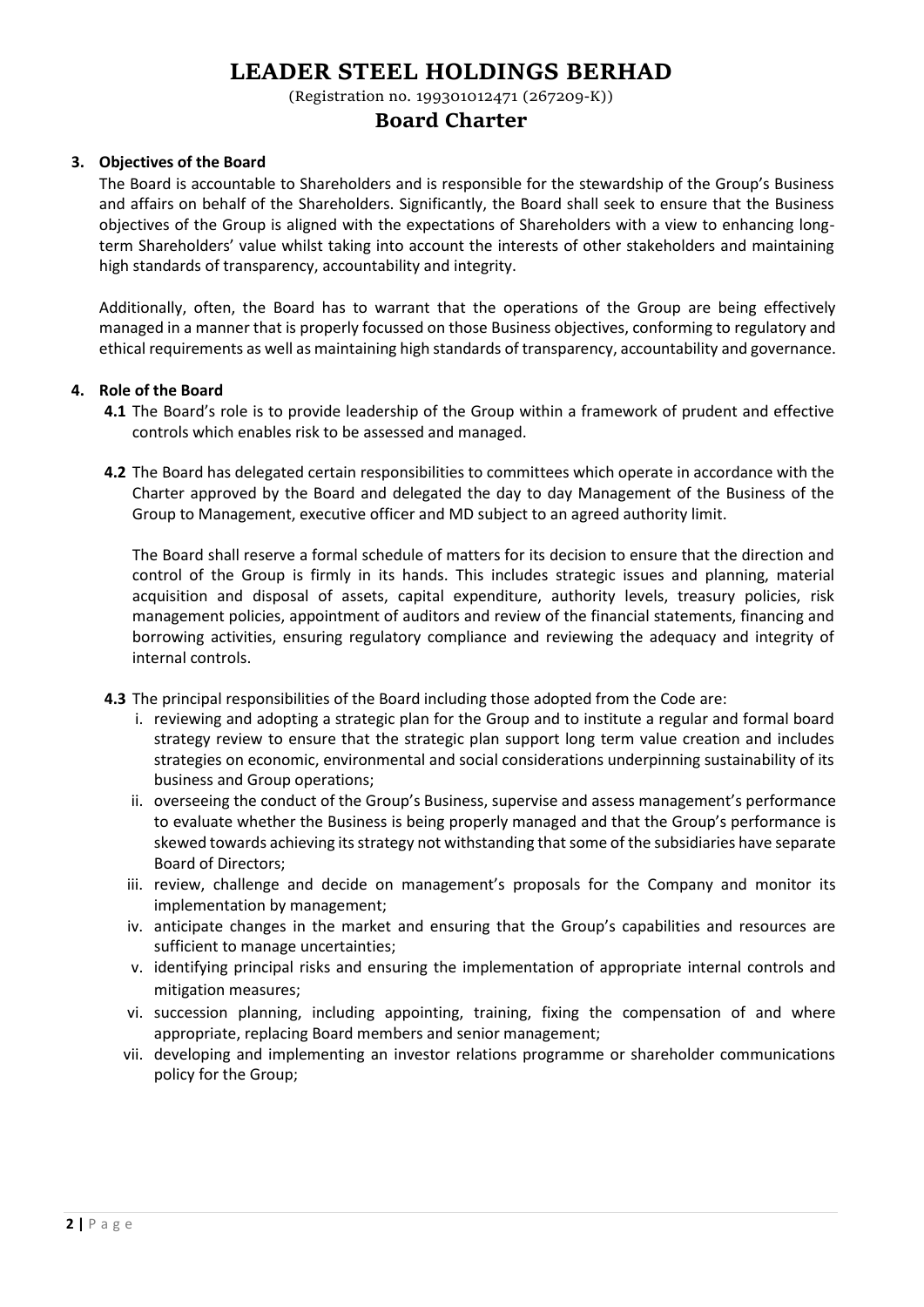(Registration no. 199301012471 (267209-K))

## **Board Charter**

### 4. **Role of the Board (cont'd)**

- viii. reviewing the adequacy and the integrity of the Group's risk management, internal control systems and management information systems, including systems/reporting framework for compliance with applicable laws, regulations, rules, directives and guidelines;
- ix. determining the remuneration of Non-Executive Directors, with the individuals concerned abstaining from discussions of their own remuneration;
- x. ensuring that the Company's financial statements are true and fair and other conform with the laws; and
- xi. ensuring that the Company adheres to high standards of ethics and corporate behaviour.
- **4.4** In overseeing the conduct of the Group's business, the Board shall ensure that an appropriate financial planning, operating and reporting framework as well as an embedded risk management framework is established. Elements under this combined framework include the Business Plan, the budget, financial statements, divisional strategic/performance reviews reports and risk management reports.
- **4.5 Appendix A** sets of the details of matters reserved for the Board in carrying its roles and responsibilities.

## **5. Board Structure**

#### **5.1 Board Balance and Composition**

**5.1.1** The Board should be of a size and composition with the benefit of variety of perspective and skills that is conducive to effective decision making and effective discharge of its roles and responsibilities for the benefit of the Group and its Business.

It is also important for the Board to keep its size at a reasonable level (notwithstanding the fact that the Constitution of the Company allows a minimum of two (2) and a maximum of twelve (12) Directors). Boards that are too small or too large may significantly limit the level of individual participation, involvement and effectiveness. The Board shall from time to time examine its size with a view to determine the impact of its number upon its effectiveness.

**5.1.2** The appointment of a new member to the Board (as well as for those who retire and offer themselves for re-appointment or re-election) is only made after consultation with the Nominating Committee and it is of importance to the Board that to ensure high levels of professional skills and appropriate personal qualities (relevant skills, experience, expertise and time commitment) are pre-requisites for such nominee.

Without limiting the generality of the foregoing, the qualifications for Board membership are the ability to make informed Business decisions and recommendations, an entrepreneurial talent for contributing to the creation of Shareholders value, relevant experience, the ability to appreciate the wider picture, ability to ask probing operational related questions, high ethical standards, sound practical sense and total commitment to furthering the interests of Shareholders and the achievement of the goals of the Group.

**5.1.3** The Board recognises the significant representation by Directors who are capable and willing to make Business decisions and judgement in the best interest of the Group and free from influences which would give rise to conflict of interest with that duty and are also independent of Management. The Board recognises the importance of independence and objectivity in its decision making process. At least one-third (1/3) of the Board should consist of Independent Directors.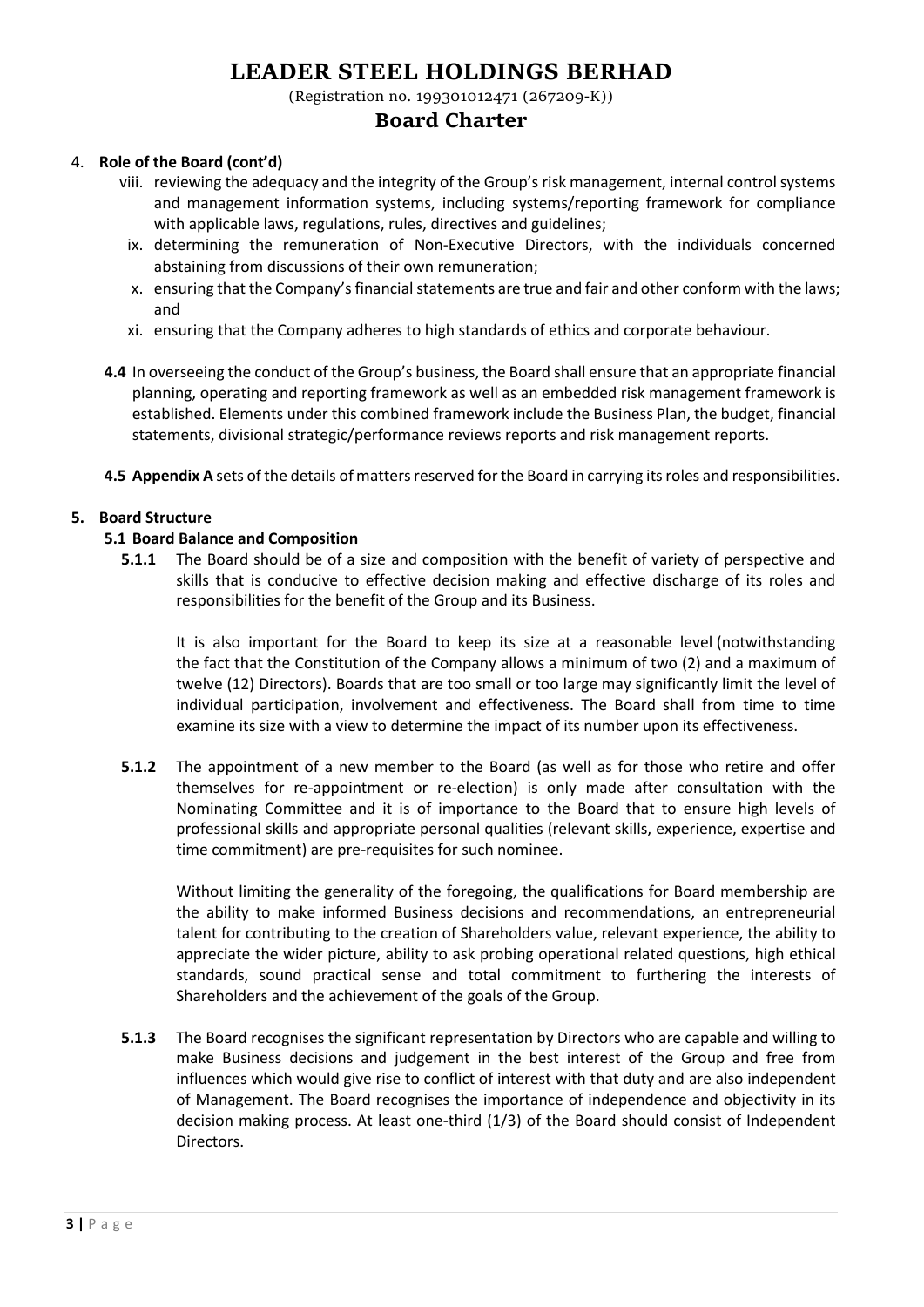(Registration no. 199301012471 (267209-K))

## **Board Charter**

## **5. Board Structure (cont'd)**

#### **5.1 Board Balance and Composition (cont'd)**

- **5.1.4** The Board recognises the need for the composition to reflect a range of skill mix and expertise. High levels of professional skills and appropriate personal qualities are pre-requisite for directorships. Without limiting the generality of the foregoing, the qualifications for Board membership are the ability to make informed business decisions and recommendations, an entrepreneurial talent for contributing to the creation of shareholder value, relevant experience, the ability to appreciate the wider picture, ability to ask probing operational related questions, high ethical standards, sound practical sense, and total commitment to furthering the interests of shareholders and the achievement of the Company's goals.
- **5.1.5** The Board recognises the need for an appropriate balance between Executive Directors who possess extensive direct experience and expertise in the core Business activities of the Group, and Non-Executive Directors who have outstanding track records and reputation attained at the highest levels of Business and commerce generally, and who are able to bring to the Board a broad range of general commercial expertise and experience.
- **5.1.6** The Board also recognises the importance of having a clearly accepted division of power and responsibilities at the head of the Company to ensure a balance of power and authority. It is the policy of the Board to keep the roles of the Chairman and the Group MD separate.
- **5.1.7** The Board is mindful of the recommendation for Board diversity and, under this circumstance, the Nominating Committee shall ensure that women candidates are sought during its recruitment exercise and consider gender diversity in its recommendation to the Board.

The Board will also consider issues with regards gender diversity policy as the Group is committed to provide fair and equal opportunities and nurturing diversity within the Group. Evaluation of suitability of any candidate is based on the criteria as stipulated in 5.1.2 to ensure that the candidate bring value and expertise to the Board.

## **5.2 Role of the Chairman**

- **5.2.1** The Chairman carries out a leadership role in the conduct of the Board and its relations with the shareholders and other stakeholders.
	- The Chairman is primarily responsible to:
	- (a) lead the Board in the oversight of management;
	- (b) act as representative of the Board;
	- (c) represent the Board to shareholders and chairing general meeting of shareholders;
	- (d) ensure the adequacy and integrity of the governance process and issues;
	- (e) maintain regular dialogue with the Group MD over all operational matters and consulting with the remainder of the Board promptly over any matters that gives him/her cause for major concern to optimise the effectiveness of the Board and its Committees;
	- (f) functioning as a facilitator at meetings of the Board to ensure that no member, whether executive or non-executive, dominates discussion, that appropriate discussions takes place and that relevant opinions among members is forthcoming. The Chairman will ensure that discussions result in logical and understandable outcomes;
	- (g) ensure that all Directors are enabled and encouraged to participate in its activities. This includes ensuring that all relevant issues are on the agenda and that all Directors receive timely, relevant information tailored to their needs and that they are properly briefed on issues arising at Board meetings;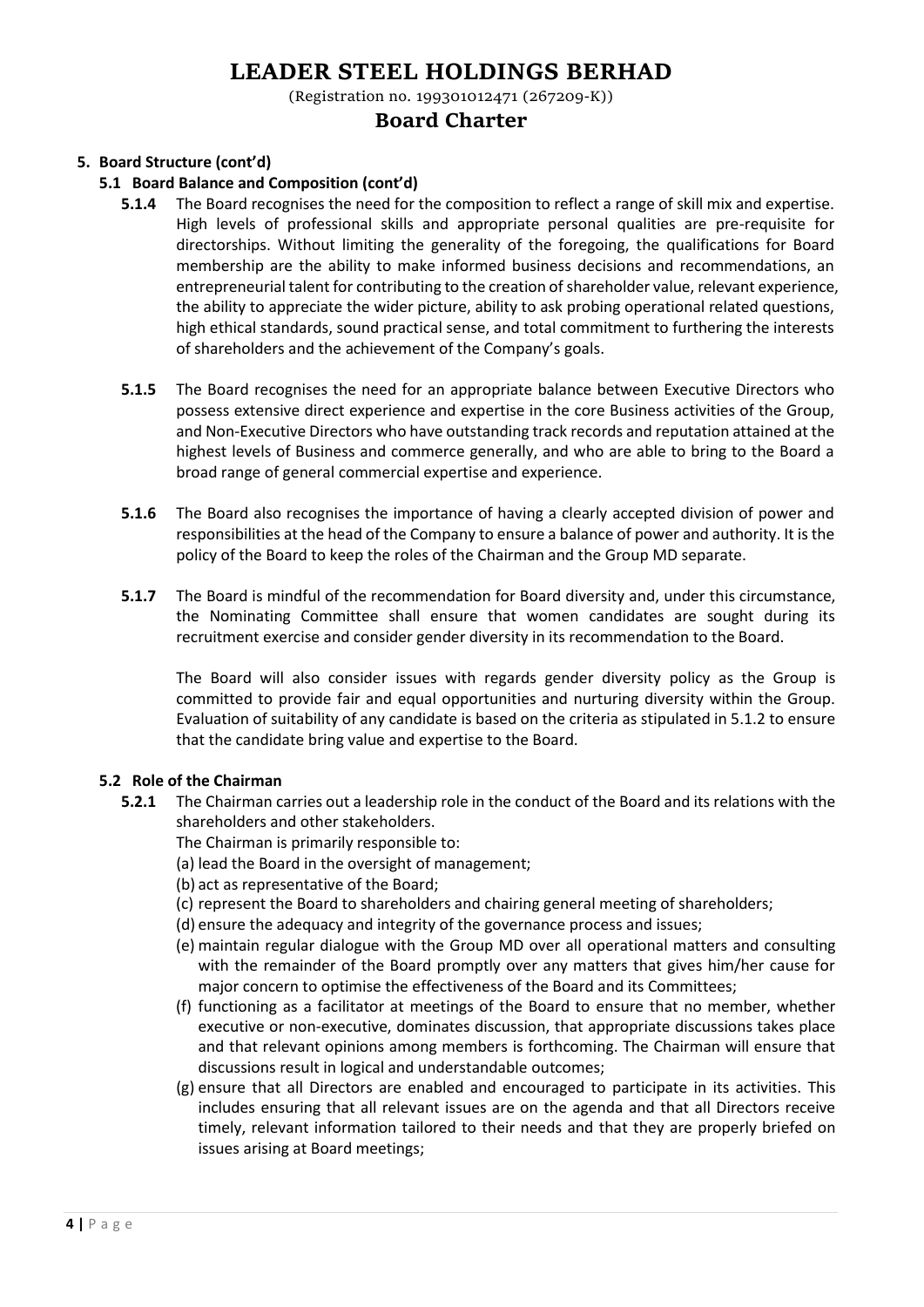(Registration no. 199301012471 (267209-K))

## **Board Charter**

## **5. Board Structure (cont'd)**

#### **5.2 Role of the Chairman (cont'd)**

- (h) ensure that Executive Directors look beyond their executive function and accept their full share of responsibilities of governance and provide regular updates on all issues pertinent to the welfare and future of the Group to the Board;
- (i) guide and mediating Board actions with respect to organisational priorities and governance concerns;
- (j) undertake the primary responsibility for organising information necessary for the Board to deal with items on the agenda and for providing this information to Directors on a timely basis; and
- (k) perform other responsibilities assigned by the Board from time to time.
- **5.2.2** The Chairman may delegate specific duties to the Executive Directors, Board members and / or Committees as appropriate.

### **5.3 Role of the Group MD**

- **5.3.1** The position of the Group MD, in essence, is to ensure the effective implementation of the Group's Business Plan (including strategic plan) and policies established by the Board as well as to manage the daily conduct of the business and affairs to ensure its smooth operation.
- **5.3.2** The Group MD, in association with the Chairman, is accountable to the Board for the achievement of the Group's mission, goals and objectives and the Group MD is accountable to the Board for the observance of management limitations.
- **5.3.3** At each of its scheduled meetings, the Board should expect to receive from or through the Group MD:
	- (a) Summary reports on the performance and the activities from the Company's subsidiaries and specific proposals for capital expenditure and acquisitions and disposals in accordance with the Discretionary Authority Limits as set out under **Appendix B**; and
	- (b) Such assurances as the Board considers necessary to confirm that the management limitations are being observed.
- **5.3.4** The MD is expected to act within all specific authorities delegated to him or her by the Board. The delegation is subject to and limit by, the terms of this charter including matters reserved for decision by the Board and any specific limitations on authority imposed by the Board from time to time.
- **5.3.5** The responsibility of the MD should be stated in an agreed job description and generally, the MD is responsible to the Board for the following:
	- (a) Executive management of the Group's business covering, inter alia, the development of a strategic plan, an annual operating plan and budget, performance benchmarks to gauge management performance against and the analysis of management reports;
	- (b) Developing long-term strategic and short-term profit plans, designed to ensure that the Group's requirements for growth, profitability and return on capital are achieved;
	- (c) Directing and controlling all aspects of the business operations in a cost effective manner;
	- (d) Effectively oversee the human resources of the Group with respect to key positions in the Group's hierarchy, makes recommendations to the Board for recruitment of senior management staff, determination of remuneration as well as terms and conditions of employment for senior management and issues pertaining to discipline;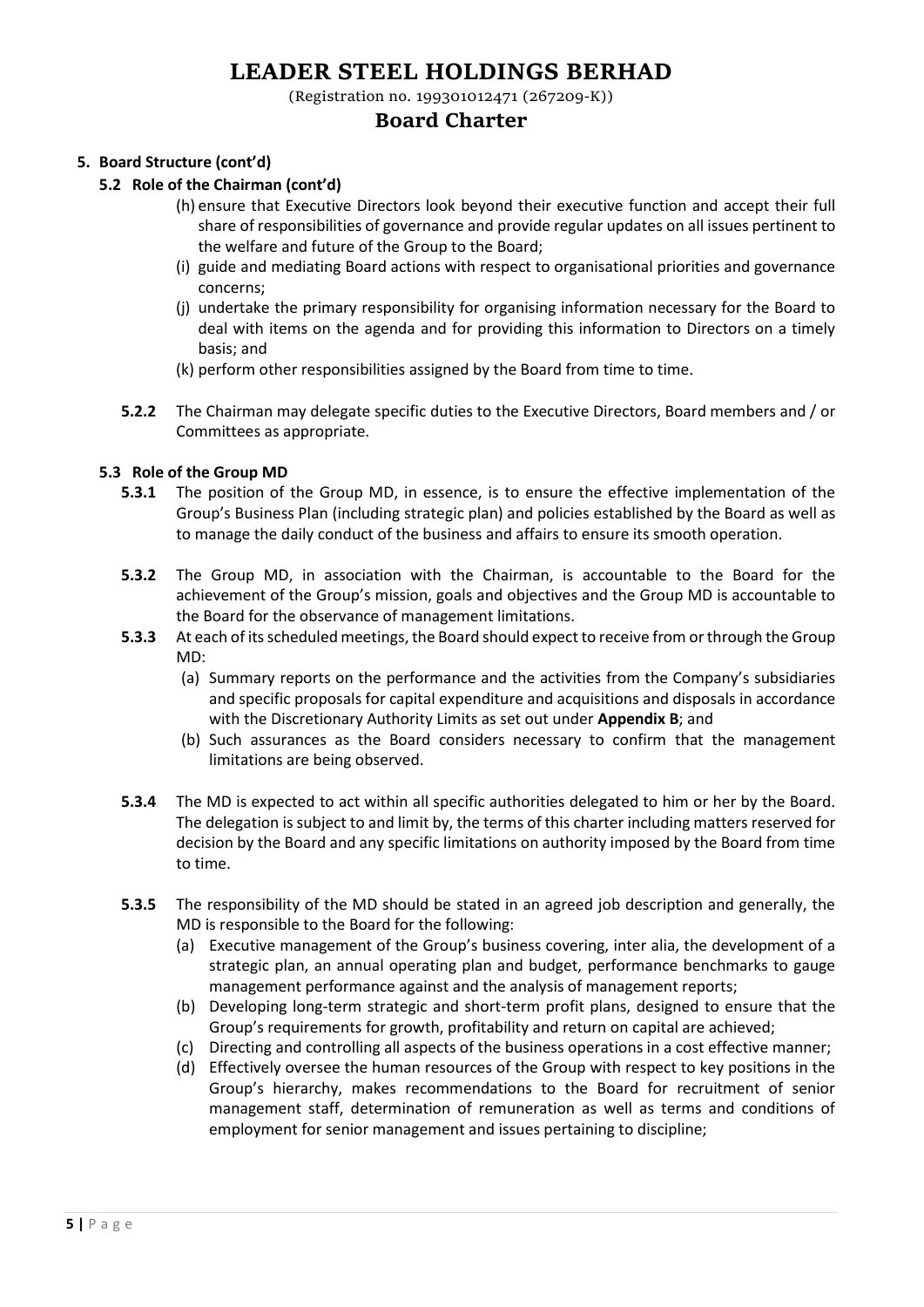(Registration no. 199301012471 (267209-K))

## **Board Charter**

## **5. Board Structure (cont'd)**

### **5.3 Role of the Group MD (cont'd)**

- (e) Ensures that the Group's Financial Reports present a true and fair view of the Group's financial condition and operational results and are in accordance with the relevant accounting standards;
- (f) Assures the Group's corporate identity, products and services are of high standards and are reflective of the market environment;
- (g) be the official spokesman for the Company and responsible for regulatory, governmental and business relationships;
- (h) Ensures compliance with governmental procedures and regulations;
- (i) Coordinates business plans with the businesses heads, coordinates management issues through the Board, and oversees divisional function groups and cost containment process in consultation with the Chief Financial Officer/Financial Controller and the Regional Office or Head Office;
- (j) Maintains and facilitates a positive working environment and good employee relations;
- (k) Assists in the selection and evaluation of Board members through the Nominating and Remuneration Committees; and
- (l) Assists the Chairman in organising information necessary for the Board to deal with the agenda and for providing this information to Directors on a timely basis.

In discharging the above responsibilities, the Group MD can delegate appropriate functions to the Executive Director, who shall report to the Group MD.

#### **5.4 Role of the other Executive Director that are not MD**

- **5.4.1** The role is to advise on programs or helping with the Company's strategic planning.
- **5.4.2** To advise on the project or Company's deals with, which is critical, and helps to make decisions, chooses the direction of the Company and keeps the Company on track for the future.
- **5.4.3** As an adviser to understand the capabilities of the Company in which includes developing program plans.
- **5.4.4** To provide advice to management of a business base on their own experience and expertise.

#### **5.5 Role of the Non-Executive Directors ("NED")**

- **5.5.1** The roles of the NEDs primarily covers the monitoring of the Group performance and contributing to the development of Group strategies as outlined below:
	- (a) Strategy: provide constructive commentaries and contribute to the development of Group strategies;
	- (b) Performance: oversee the performance of Management in meeting pre-set objectives and targets and monitor the reporting of performance.
- **5.5.2** NEDs could act as a link between Management, Shareholders and other stakeholders. They should provide the relevant checks and balances and ensuring that high standards of Corporate Governance are applied whilst taking into consideration the interests of the Shareholders and other stakeholders.

### **5.6 Tenure of Directors**

**5.6.1** Pursuant to the Constitution, all Directors must retire once at least every three (3) years but shall be eligible for re-election.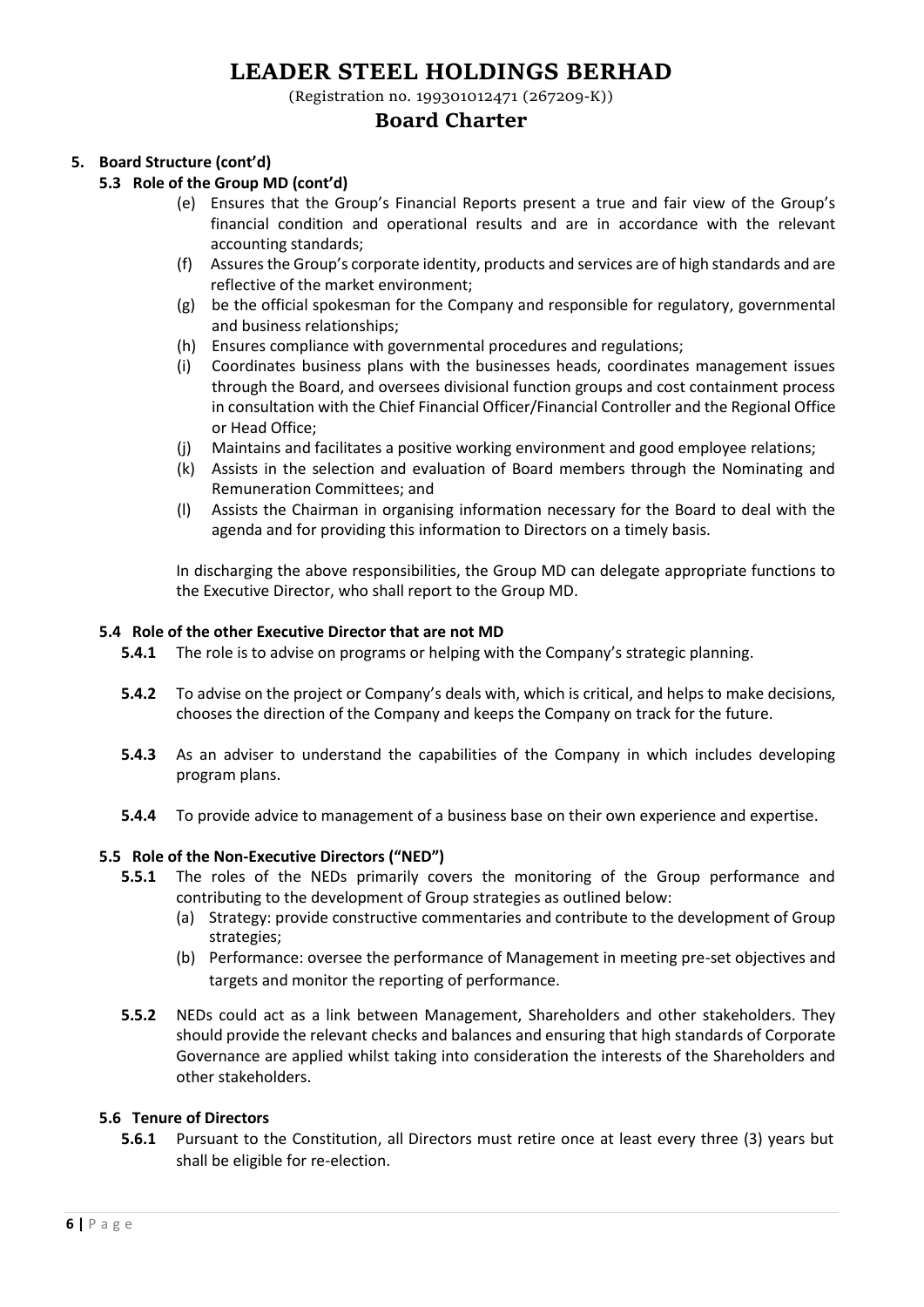(Registration no. 199301012471 (267209-K))

## **Board Charter**

## **5. Board Structure (cont'd)**

### **5.6 Tenure of Directors (cont'd)**

- **5.6.2** Pursuant to the Code 2017, the tenure of an Independent Director should not exceed a cumulative term of nine (9) years. The nine (9) years can either be a consecutive service of nine (9) years of a cumulative service of nine (9) years with intervals. Upon completion of the nine (9) years, an Independent Director may continue to serve on the Board subject to the Director's re-designation as a non-independent Director. However, the shareholders may, in exceptional cases where the Board is of the opinion that the Independent Director can continue beyond the 9-year tenure and subject to the assessment of the Nominating Committee, decide that an Independent Director can remain as an Independent Director after serving a cumulative term of nine (9) years. The justification may be determined in the form of greater rigor and transparency in the evaluation process which accompanies any recommendation for renewal of a Directors' appointment/election at the general meeting.
- **5.6.3** If the Board continues to retain the Independent Director after twelve (12) years, the Board should provide justification and seek annual shareholders' approval.
- **5.6.4** The tenure of the Executive Directors is tied to their executive office.

### **5.7 Company Secretary**

- **5.7.1** The appointment and removal of the Company Secretary is a matter for the Board as a whole. The Board recognises the fact that the Company Secretary should be suitably qualified and capable of carrying out the duties required of the post.
- **5.7.2** The key role of the Company Secretary is to provide unhindered advice and services for the Directors, as and when the need arises, to enhance the effective functioning of the Board and to ensure regulatory compliance.
- **5.7.3** Other primary responsibilities of the Company Secretary shall include:
	- (a) Preparing agendas and coordinating the preparation of meeting papers and managing of the Board and meeting logistics and committee meetings and facilitate Board communications;
	- (b) Advise the Board on its roles and responsibilities and ensure that Board procedures and applicable rules are observed;
	- (c) Advise the Board on corporate disclosures and compliance with company and securities regulations and listing requirements;
	- (d) Maintaining records of the Board and ensure effective Management of organisation's records;
	- (e) Attend and preparing comprehensive minutes to document Board proceedings and ensure conclusions are accurately recorded;
	- (f) Timely dissemination of information relevant to Directors' roles and functions and keeping them updated on new or evolving regulatory requirements;
	- (g) Monitor governance developments and assist the Board in applying governance practices to meet the Board's needs and stakeholders' expectations;
	- (h) Facilitate the orientation of new directors and assist in director training and development;
	- (i) Assisting the communications between the Board and Management;
	- (j) Manage processes pertaining to the AGM;
	- (k) Serve as a focal point for stakeholders' communication and engagement on corporate governance issues; and
	- (l) Providing full access and services to the Board and carrying out other functions deemed appropriate by the Board from time to time.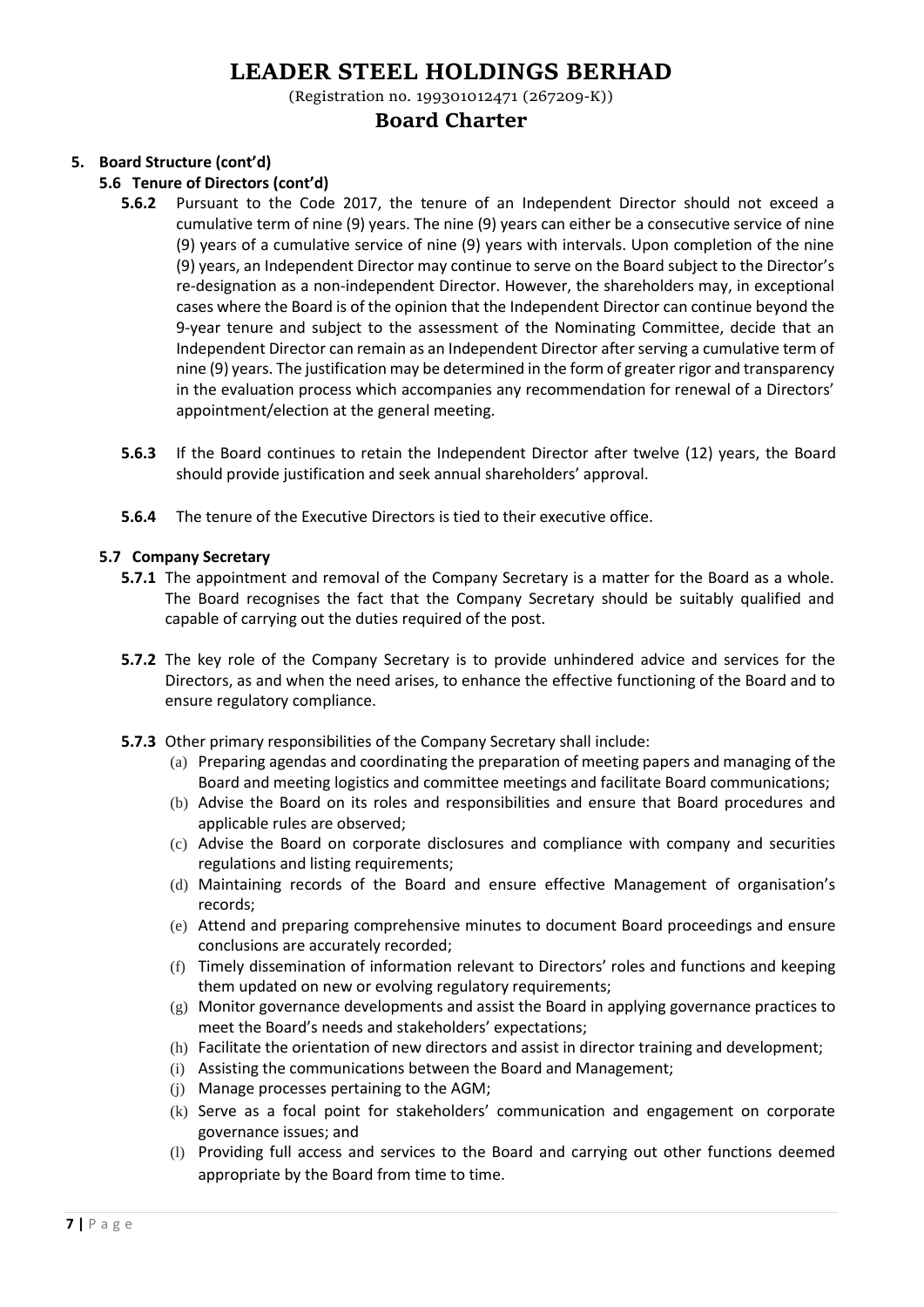(Registration no. 199301012471 (267209-K))

## **Board Charter**

## **5. Board Structure (cont'd)**

### **5.8 Board Committees**

- **5.8.1** The Board reserves the right to establish Committees from time to time in the discharge of its duties and responsibilities. The existence of the Board Committees does not diminish the Board's responsibilities for the affairs of the Group where the delegation of power shall be subjected to the approved terms of references and are in accordance with this Charter.
- **5.8.2** Where a Committee is formed, specific terms of reference of the committee would be established to serve as a guidance note which covers matters such as the purpose, composition and functions of the committee.

Members of the Committees are expected to participate actively at meetings and be knowledgeable about purpose, process and goal of the said Committees.

**5.8.3** The following standing committees with written terms of reference has been established:

### (a) **Audit Committee ("AC")**

The AC assists in providing oversight on the Group's financial reporting, disclosure, regulatory compliance, risk management and monitoring internal control process within the Group. The AC reviews the quarterly financial statements, unaudited and audited financial statements, internal and external audit reports as well as related party transactions. Annual assessment on the effectiveness of internal and external auditors.

The terms of reference of the AC is attached under **Appendix C**.

## (b) **Nominating Committee ("NC")**

The Nominating Committee oversees matters relating to the nomination of new Directors, annually reviews the required mix of skills, experience and other requisite qualities of Directors as well as the annual assessment of the effectiveness of the Board as a whole, its Committees and the contribution of each individual Director as well as identify candidates to fill board vacancies, and nominating them for approval by the Board. NC also oversee the facilitation of Directors' induction, training and succession programmes.

The terms of reference of the Nominating Committee is attached under **Appendix D**.

## (c) **Remuneration Committee ("RC")**

The Remuneration Committee is primarily responsible for recommending to the Board the remuneration of Executive Directors and Non-Executive Directors in all its forms, drawing from outside advice if necessary.

The terms of reference of the Remuneration Committee is attached under **Appendix E**.

## (d) **Risk Management Committee ("RMC")**

The Risk Management Committee responsible to outline the Group's risk context which comprises Group's philosophies, strategies and policies and operating system so as to better manage the business risks faced by the Group. It provides assurance to the Board that a sound risk management and internal control system is in place and in accordance with the requirements of regulatory bodies.

The terms of reference of the Risk Management Committee is attached under **Appendix F**.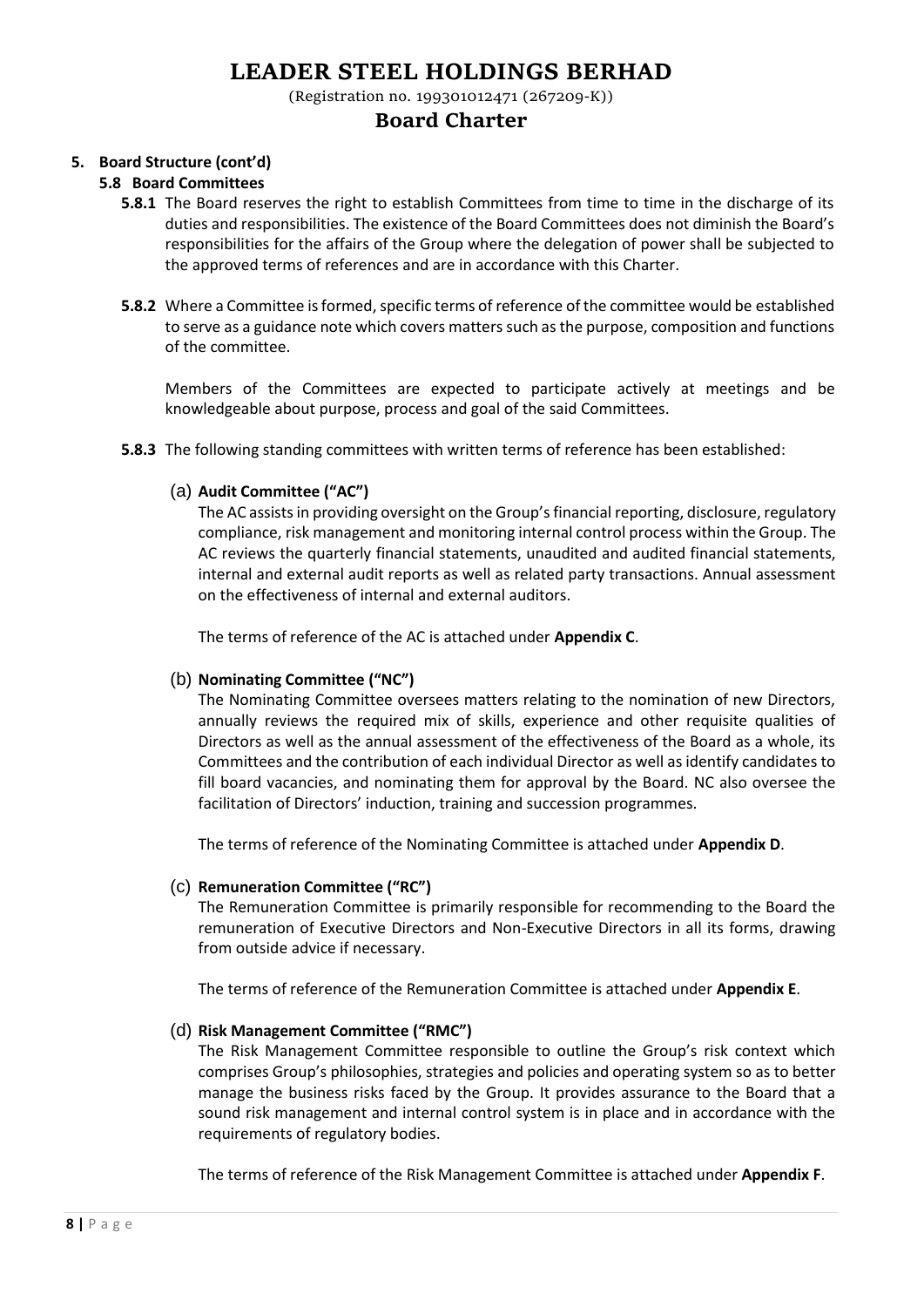(Registration no. 199301012471 (267209-K))

## **Board Charter**

## **5. Board Structure (cont'd)**

### **5.9 The Board's Relationship with Shareholders and Stakeholders**

- **5.9.1** The Board shall maintain an effective communications policy that enables both the Board and Management to communicate effectively with its shareholders, stakeholders and the general public.
- **5.9.2** It is the responsibility of the Board to ensure that the Annual General Meeting ("AGM") and Extraordinary General Meeting ("EGM") of the Company are conducted in an efficient manner and serves as a crucial mechanism in shareholder communications. Key ingredients behind this include the supply of comprehensive and timely information to shareholders and the encouragement of active participation at the general meetings. The Board will focus its efforts to abide by the following best practices to enhance the effectiveness of the general meetings:
	- (a) Ensure that each item of special business included in the notice to be accompanied by a full explanation of the effects of the proposed resolution;
	- (b) For re-election of Directors, ensures that the notice of meeting state which Directors are standing for election or re-election with a brief description to include matters such as age, relevant experience, list of directorship, date of appointment to the Board, details of participation in board committee and the fact that a particular Director is independent;
	- (c) Ensure that all resolutions are considered by poll and to announce the detailed results of the votes cast for and against in each instance;
	- (d) Ensure that the Chairman provides reasonable time for discussion at the meeting. Where appropriate and if required, the Chairman will also undertake to provide written answer to any significant question which cannot be answered immediately; and
	- (e) Conduct a business presentation with a question and answer session, where appropriate and if required.
- **5.9.3** The Chairman and/or Group MD shall take responsibility for addressing queries from Shareholders, stakeholders and analysts. In the performance of this responsibility, the Chairman and/or MD shall be mindful of the regulatory requirements pertaining to price sensitive information.
- **5.9.4 Appendix G** which contained The Corporate Disclosure Policy provides detailed guidance on communication with Shareholders and other stakeholders.

#### **6. Board Processes**

Board Meetings shall be conducted in a Business-like manner where all Directors are encouraged to share their views and partake in discussions. No one person should dominate the discussion. The Chairman, assisted by the Company Secretary, shall play a mediator's role to maintain the order of the proceedings in a constructive, productive and effective manner.

#### **6.1 Frequency**

- **6.1.1** The Board should meet regularly, at least on a quarterly basis. Special Board meetings should be held in addition to the quarterly meetings as and when required. Prior notice of meetings will be given to all who are required to attend the meetings.
- **6.1.2** Board members are required to attend the Board meetings and attendance of each individual Director in the meetings held in a financial year is required to be disclosed in the Annual Report. Other senior officers/ Management who can provide additional insight into matters under discussion or appear to persons with potential who should be given exposure to the Board may be invited to attend for particular items within their responsibility. The Board may also invite external parties such as the auditors, solicitors and consultants as and when the need arises.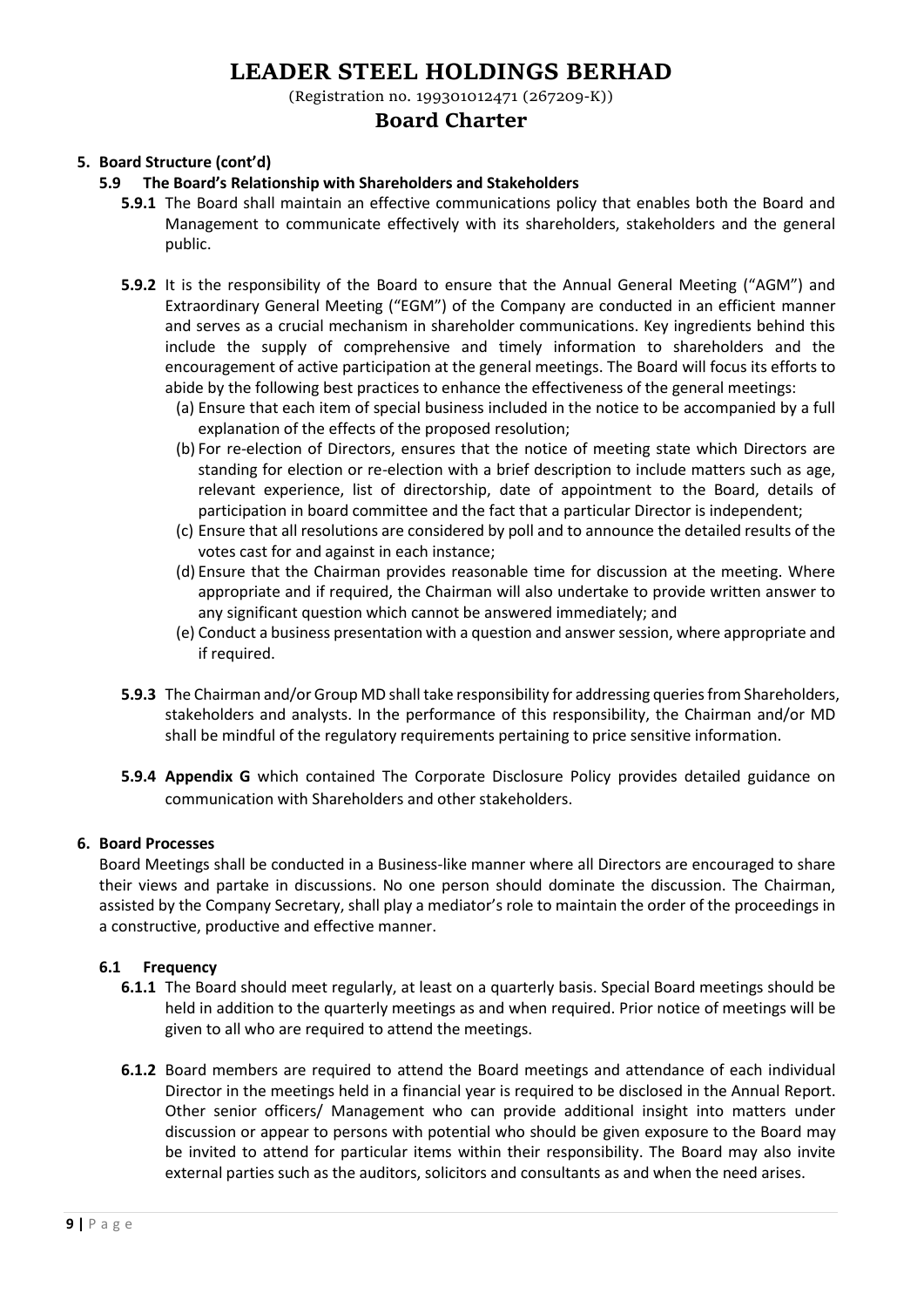(Registration no. 199301012471 (267209-K))

## **Board Charter**

### **6. Board Processes (cont'd)**

### **6.1 Frequency (cont'd)**

- **6.1.3** Additional formal Business is dealt with as required, whether by physical, video conferencing or telephonic meetings, as well other electronic meetings defined in the Constitution of the Company. All notices, resolutions, attendance, transactions, quorums and votes obtained through electronic means shall be deemed valid and effective unless it contravenes the requirements of relevant statutes and regulations.
- **6.1.4** All meetings of the Board will be conducted in accordance with the Constitutions of the Company and applicable laws.
- **6.1.5** The Chairman of the Board, or in his absence, a Director from amongst Board members present shall be appointed to preside at all meetings.
- **6.1.6** The quorum for Board meetings is two (2) Directors present in person or by teleconference, video, electronic or such other communication facilities that would facilitate real-time participation.
- **6.1.7** All Board decisions shall be made through consensus. In the event consensus could not be reached, it shall be decided by a majority of votes and in the event of equality of votes, the Chairman shall have a second or casting vote in accordance with the Constitution. When only two (2) Directors form a quorum, the Chairman of the meeting at which such a quorum is present, or at which only two (2) Directors are competent to vote, the Chairman shall NOT have a casting vote.
- **6.1.8** Any issues which arise between meetings can be resolved through circular resolutions subsequent to the Board being apprised of the issues. These circular resolutions shall be valid and effective if approved by majority Directors in any written form – letter, telex, facsimile or telegram.

#### **6.2 Agenda**

- **6.2.1** The notice of a Directors' meeting should be given in writing at least seven (7) days prior to all Board meetings except for cases of emergencies with full Board consent for short notice. Notices may be sent through any means of tele-communication in permanent written form as prescribed in the Constitution.
- **6.2.2** A well prepared board agenda will enhance the Board's productivity and strengthen its strategic and supervisory role. The Chairman, in conjunction with the executive Director and the Company Secretary, shall undertake the primary responsibility for preparing the Board's agenda. The agenda shall include, amongst others, matters specifically reserved for the Board's decision. Due consideration should be given to items for inclusion, sequence of items, estimated time required for each item as well as the necessary board papers needed be provided to the Board including items to be sent in advance. In the case of sensitive and confidential information, these board papers may be circulated just prior to the Board meeting. The Company Secretary or person assigned by the Chairman shall record the Board's documentation, in terms of the issues discussed, and the conclusions thereof in discharging its duties and responsibilities.

#### **6.3 Meeting Papers**

**6.3.1** As a matter of best practice and to allow ample time for Directors to consider the relevant information, Board papers and agenda items are to be circulated at least seven (7) days prior to the meeting or a shorter period when unavoidable. It is recommended that where there is a need to table a report, a brief listing of findings and/or recommendations is prepared.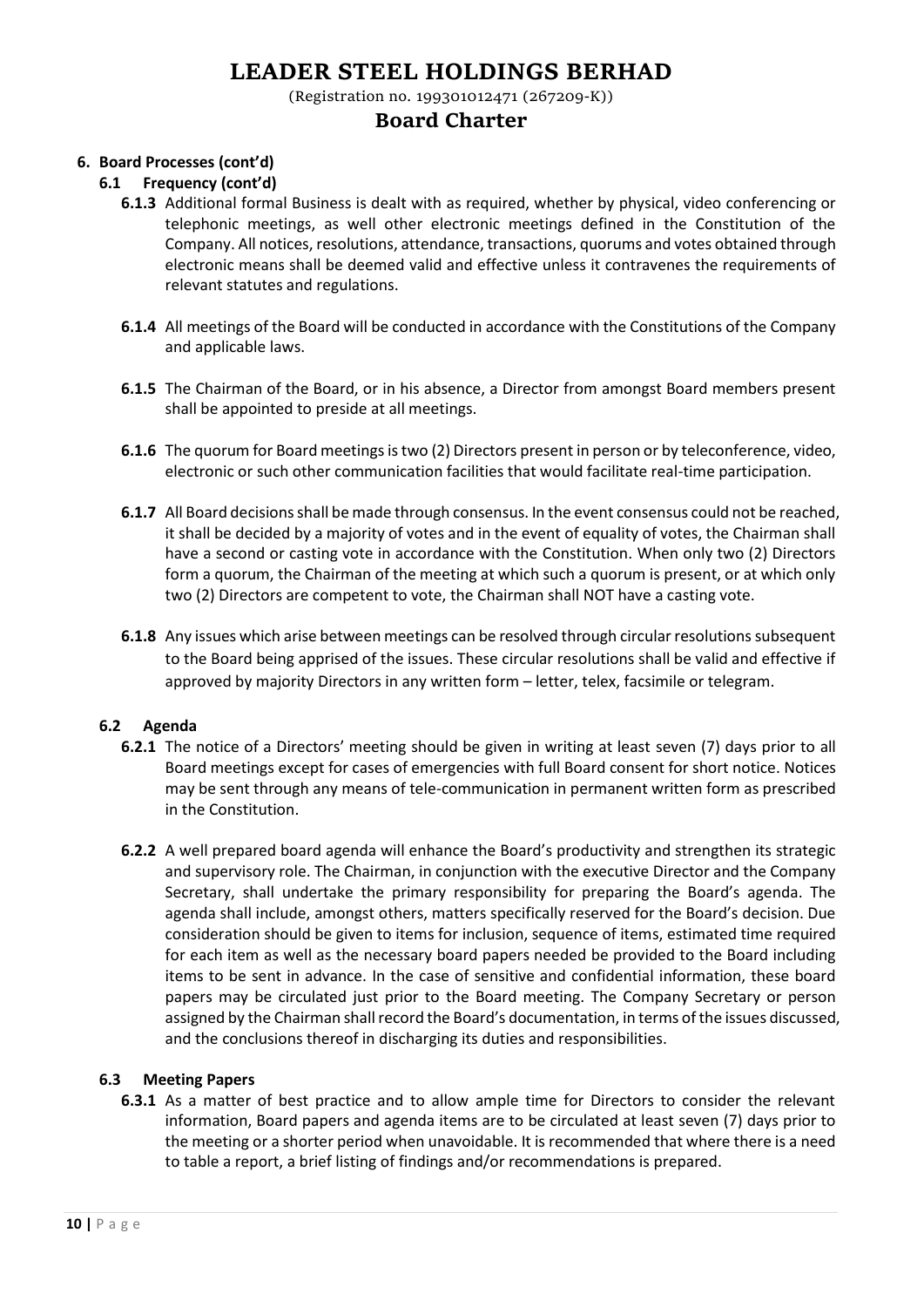(Registration no. 199301012471 (267209-K))

## **Board Charter**

## **6. Board Processes (cont'd)**

#### **6.3 Meeting Papers (cont'd)**

**6.3.2** The minutes of Board meetings shall be prepared within one (1) month following a Board meeting and shall be circulated in draft form. The draft minutes shall be re-circulated together with the Board papers at the following Board meeting in readiness for approval. The practice is for minutes to record processes and decisions rather than a historical narrative of the discussion. If one or more Directors request their opinion to be noted, the Company Secretary shall comply with the request.

#### **6.4 Access to Information and Independent Professional Advice**

- **6.4.1** All Directors (Executive and Non-Executive) have the same right of access to all information within the Group whether as a full Board or in their individual capacity, in furtherance of their duties and responsibilities as Directors of the Company in writing or via email.
- **6.4.2** Non-executive Board members are expected to notify, via email or call, the Executive Directors and/or the Company Secretary before contacting any members of the Senior Management on any matters.
- **6.4.3** A record of submissions, papers and materials presented to the Board, is maintained and held by the Company Secretary together with minutes of meetings, and is accessible to Directors.
- **6.4.4** All Directors should have access to the advice and services of the Company Secretary. The Board should recognise that the Chairman is entitled to the strong and positive support of the Company Secretary in ensuring the effective functioning of the Board.
- **6.4.5** The full Board or in their individual capacity, in furtherance of their duties, shall be able to obtain an independent professional advice at the Company's expenses provided that such Director shall justify his action and obtain written approval from the Board.
- **6.4.6** Subject to prior approval of the Chairman, the cost of the advice will be reimbursed by the Company but the Director will ensure, so far as is practicable, that the cost is reasonable.

#### **6.5 Induction Process**

- **6.5.1** The objective of the induction process is to provide Directors with a rapid and clear insight into the Group as well as keeping them abreast with development in the market place pertaining to the oversight function of Directors. This will enable the Directors to discharge their duties and responsibilities effectively.
- **6.5.2** Induction of Directors may include, but not limited to, the following:
	- Time with other Directors, in particular the Chairman, the Company Secretary and, if the Independent Director is a functional specialist, his or her counterpart;
	- Furnishing or a copy of the previous board minutes for at least the past six (6) months; the Business/strategic plan, pertinent Management reports, and significant reports by Management consultants on areas of board responsibilities;
	- Visits to key sites (including overseas locations, if the Business is strongly international); and
	- A formal 1 to 2 days induction programme, including the elements above.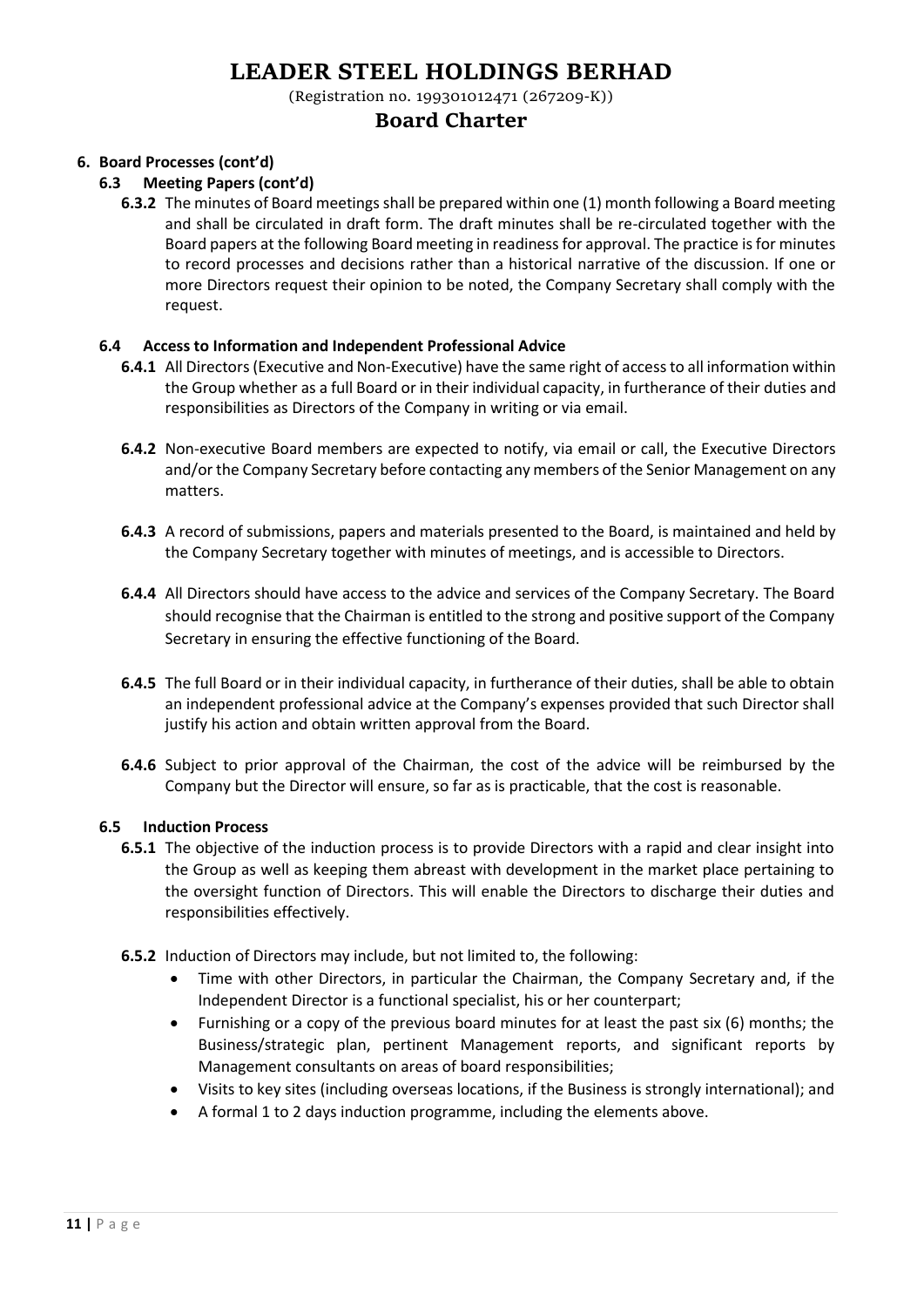(Registration no. 199301012471 (267209-K))

## **Board Charter**

### **6. Board Processes (cont'd)**

#### **6.6 Directors' External Commitments and Conflict of Interest**

- **6.6.1** The Constitution stipulate that a Director who is in any way, whether directly or indirectly, interested in a contract or proposed contract with the Company shall declare his interest in accordance with the provisions of the Companies Act 2016. The Director concerned shall not participate in deliberations and shall abstain himself from casting his votes in any matter arising thereof unless otherwise as provided for in the Constitution of the Company.
- **6.6.2** Should there be an actual, potential or perceived conflict of interest between the Company or a related corporation and a Director, or an associate of a Director such as a spouse or other family members, or a related company, the Director involved shall make full disclosure and act honestly in the best interest of the Company.
- **6.6.3** An actual, potential or perceived conflict of interest shall not necessarily disqualify an individual Director from the Board provided that full disclosure of the interest has been made in good faith and with due honesty.
- **6.6.4** The Company Secretary shall aid the annual independence and conflict of interest self-declaration by the Directors.
- **6.6.5** The Company shall ensure that its Board members have the character, integrity, experience, competence and time to effectively discharge their roles.
- **6.6.6** The Board members shall ensure that they dedicate sufficient time to carry out their roles and responsibilities. Each Director shall provide such a commitment at the point of appointment. Each Director is also required to commit to attend at least 50% of the Board meetings held annually.
- **6.6.7** A Director of the Group or Company shall hold not more than five (5) directorships in public companies listed on the Bursa Securities. Prior to accepting any new appointment, Directors shall notify the Chairman in writing and this shall include an indication of time that will be spent on the new appointment.

#### **7. Representation of the Company**

- **7.1** The Board looks to the Group MD, working together with the Chairman, to speak on behalf of the Group and to manage the communication of information to investors, other stakeholders and the public in an orderly and effective manner while adhering, at all times, to relevant laws and regulatory requirements with reference to the Company's Corporate Disclosure & Communication Policy.
- **7.2** Non-Executive Directors to as far an extent as possible, should avoid commenting on the Company to external audiences. This is to avoid confusion and to ensure that the Board speaks in one voice.
- **7.3** The Group shall use information technology in its communication with Shareholders and other stakeholders. The usage shall include a dedicated section for Corporate Governance under the Investor Relations heading on the Group's corporate website. This dedicated section shall provide updated information such as quarterly financial statements, Board Charter and Annual Report, amongst others.